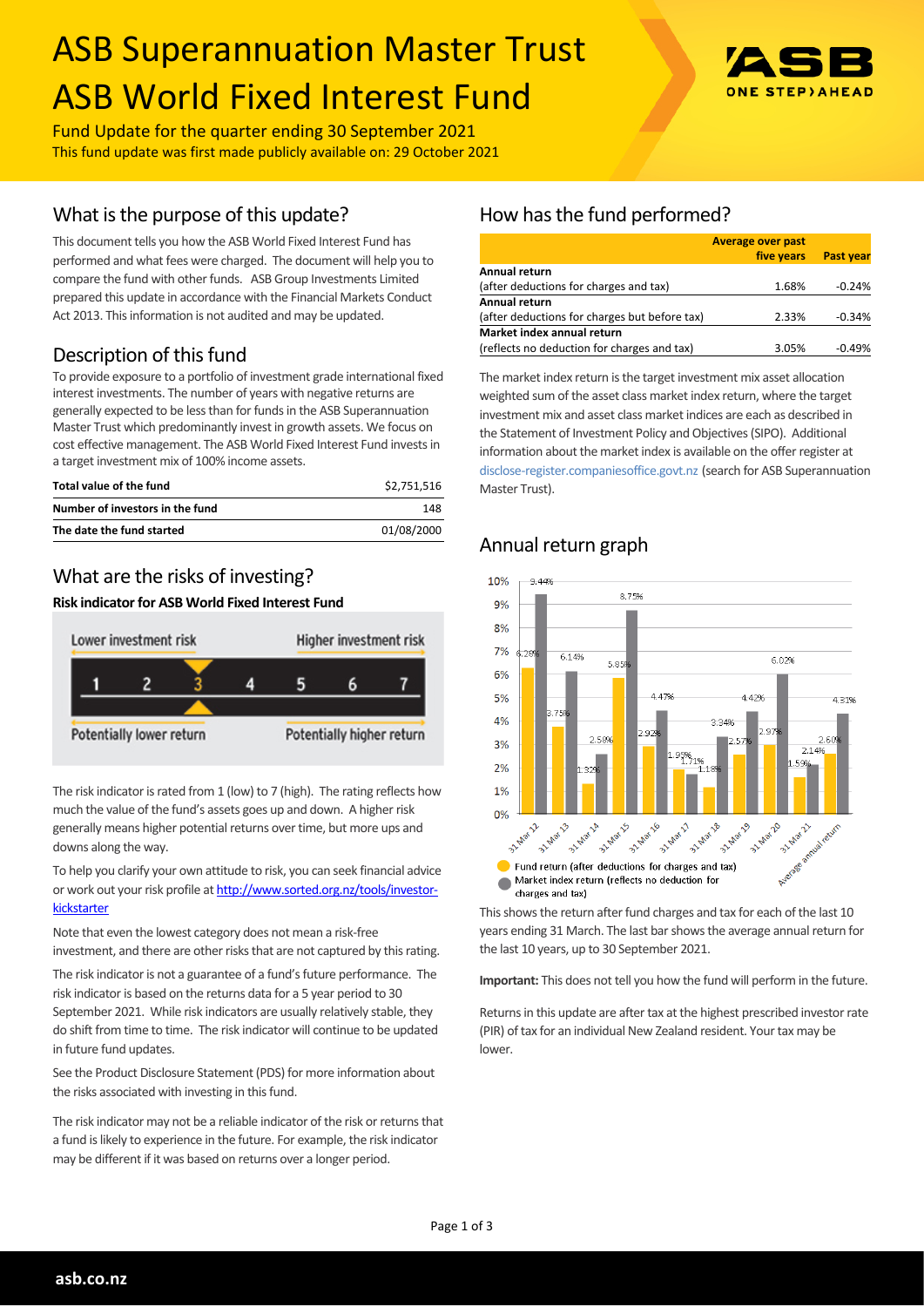## What fees are investors charged?

Investors in the ASB World Fixed Interest Fund are charged fund charges. In the year to 31 March 2021 these were:

|                                             | % of net asset value                    |
|---------------------------------------------|-----------------------------------------|
| Total fund charges <sup>1</sup>             | 0.51%                                   |
| Which are made up of:                       |                                         |
| Total management and administration charges | 0.51%                                   |
| Including:                                  |                                         |
| Manager's basic fee                         | 0.35%                                   |
| Other management and administration charges | 0.16%                                   |
| <b>Total performance-based fees</b>         | $0.00\%$                                |
| Other charges                               | Description of how charge is calculated |
| Administration fees                         | See below                               |
|                                             |                                         |

*<sup>1</sup>Total fund charges are exclusive of GST.*

Investors may also be charged individual action fees for specific actions or decisions (for example, for withdrawing from or switching funds).

An administration fee may apply. If you are an ordinary member, you will pay an administration fee of 0.50% of the daily average balance of your account. If you are a specified member, the administration fee you pay (if anything) will depend on what has been agreed with your employer – please consult your employer for more information.

Small differences in fees and charges can have a big impact on your investment over the long term.

## Example of how this applies to an investor

Jason had \$10,000 in the fund at the start of the year and did not make any further contributions. At the end of the year, Jason incurred a loss after fund charges were deducted of \$-24.00 (that is -0.24% of his initial \$10,000). Jason also paid \$49.94 in other charges.\* This gives Jason a total loss after tax of \$-73.94 for the year.

\*The amount of other charges you pay depends on whether you are an ordinary member or a specified member. Jason is an ordinary member and therefore pays an administration fee of 0.50% of the daily average balance of his account.<sup>†</sup> If Jason were a specified member, the administration fee he pays (if any) depends on what we have agreed with his employer.

† The administration fee that Jason paid for the year is \$49.94. This assumes that the daily average balance of his account is \$9,988.00.

#### What does the fund invest in?

#### **Actual investment mix**

This shows the types of assets that the fund invests in.



#### **Target investment mix**

This shows the mix of assets that the fund generally intends to invest in.

| Cash and cash equivalents    | 0.00%   |
|------------------------------|---------|
| New Zealand fixed interest   | 0.00%   |
| International fixed interest | 100.00% |
| Australasian equities        | 0.00%   |
| International equities       | 0.00%   |
| Listed property              | 0.00%   |
| Unlisted property            | 0.00%   |
| Commodities                  | 0.00%   |
| Other                        | 0.00%   |

#### **Currency hedging**

As at 30 September 2021 the fund's exposure to assets denominated in foreign currencies was 98%, of which 101% was hedged. This means the fund's unhedged foreign currency exposure was 1% of the net asset value of the fund. More information on our currency hedging model can be found in the SIPO on the offer register at disclose-register.companiesoffice.govt.nz (search for ASB Superannuation Master Trust).